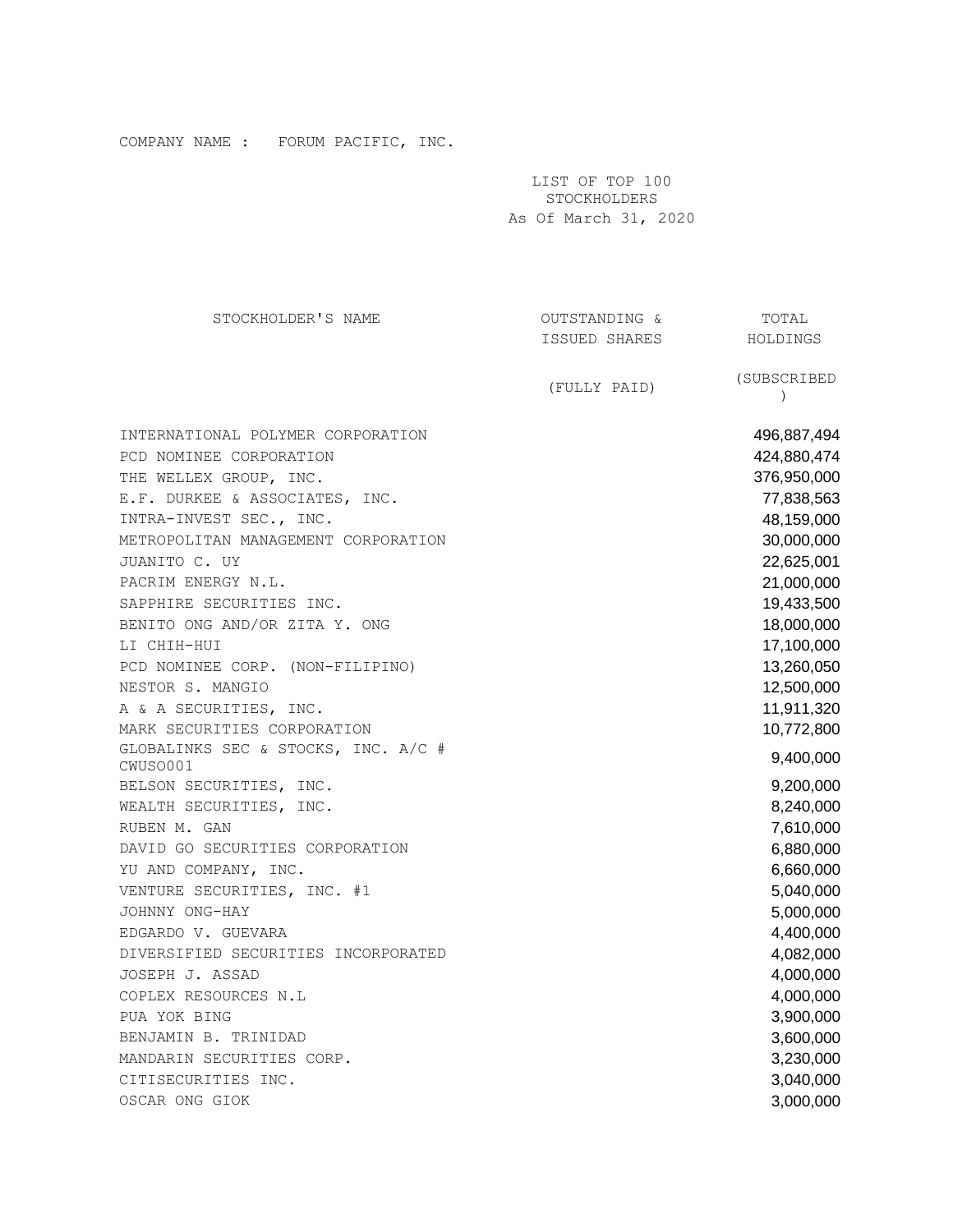ENRIQUE LAGUINIA 3,000,000 MARK SECURITIES CORPORATION - THINK BECONSISTED CONFORTION 3,000,000 (CMSC0052) DAVID REY U. CHAN 2,760,000 COPLEX (CEBU) LTD. 2,700,000 WINSTON UY 2,500,000 VICKERS BALLAS SEC. (PHIL.), INC. 2,400,000 PAN ASIA SECURITIES CORP. 2,126,000 INVESTORS SECURITIES, INC. 2,080,000 FEDERICO E. PUNO 2,010,000 PEDERICO E. PUNO MERCANTILE SECURITIES CORPORATION 2,006,000 OSCAR C. DE VENECIA 2,000,000 PEREGRINE SECURITIES PHILS INC. -ENEGNINE SECONTIES INITS INC. 2,000,000 SEGUNDO TAN 2,000,000 WONG SECURITIES CORPORATION **1,680,000** GLOBALINKS SECS & STOCKS INC - SECONDENTIALS SECONDENTIAL SECONDENTIAL SECONDENTIAL SECONDENTIAL SECONDENTIAL SECONDENTIAL SECONDENTIAL SECONDENTIAL SECONDENTIAL SECONDENTIAL SECONDENTIAL SECONDENTIAL SECONDENTIAL SECONDENTIAL SECONDENTIAL SECONDENTIAL ELISA SAW 1,500,000 GLOBALINKS SEC. STOCK, INC. A/C # CLEEW001  $1,400,000$ GLOBALINKS SECS & STOCKS INC. -CLIED001 1,400,000 GUOCO SECURITIES (PHIL), INC. 1,280,000 EBC SECURITIES CORPORATION **1,205,000** FIDEL CHUA 1,200,000 EDGAR TAN SY 1,128,000 CHRISTINE NG **1,100,000** LUCIO W. YAN 1,100,000 TIONG SIM SY 1,070,000 ASIAMERIT SECURITIES, INC. FAO JNG154 1,000,000 BA SECURITIES, INC. 1,000,000 and 1,000,000 and 1,000,000 and 1,000,000 and 1,000,000 and 1,000,000 and 1,000,000 and 1,000,000 and 1,000,000 and 1,000,000 and 1,000,000 and 1,000,000 and 1,000,000 and 1,000,000 and 1,000, JOSE CHUNG 1,000,000 OSCAR CU and the contract of the contract of the contract of the contract of the contract of the contract of the contract of the contract of the contract of the contract of the contract of the contract of the contract of t EVERGREEN STOCKBROKERAGE & SEC.  $(001299)$  1,000,000 FRANCISCO ORTIGAS SECURITIES INC. - Things is the continue that the continue of the continue of the continue of the continue of the continue of the continue of the continue of the continue of the continue of the continue of the continue of the continue of th GLOBALINKS SECS & STOCKS INC. -SHODALINKS SECS & STOCKS INC. (2000) 2008 2012 1,000,000 PHIL. ASIA EQUITY SECURITIES, INC. F - <sup>049</sup> 1,000,000 STANDARD SECURITIES CORPORATION 1,000,000 JIMMY DY SY &/OR LETTY DY SY 1,000,000 JUANITA TAN 1,000,000 VICENTE O. YU, SR. &/OR ROSANNA Y. ONG 1,000,000 LUYS SECURITIES CO., INC. 980,000 ARNOLFO LIM SIH 900,000 VENTURE SECURITIES, INC. #3 900,000 RENE VILLARICA 900,000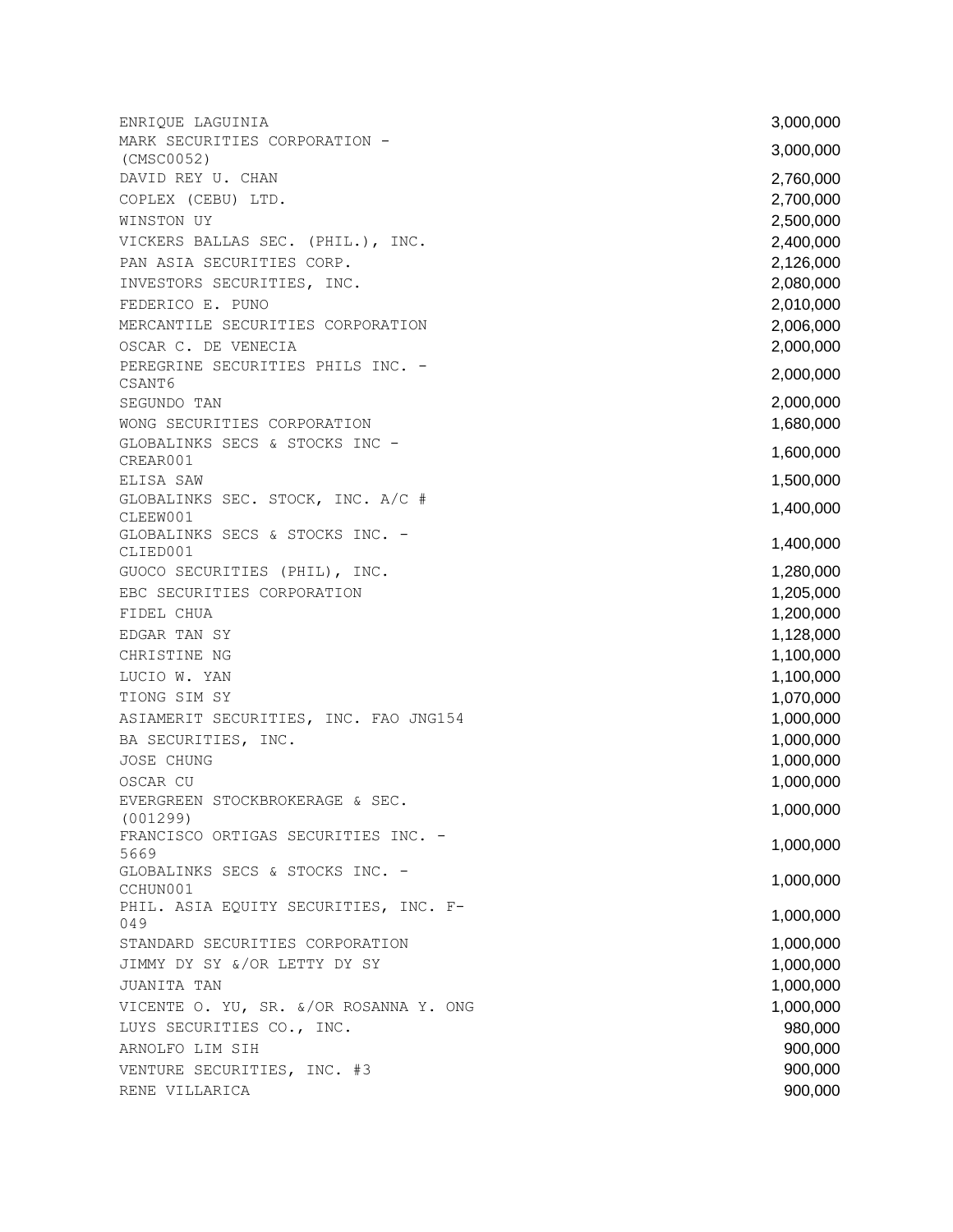| CONNELL SECURITIES, INC.                           | 894,000 |
|----------------------------------------------------|---------|
| GOLDEN TOWER SECURITIES & HOLDINGS,<br>INC.        | 864,000 |
| GLOBALINKS SEC & STOCKS, INC. A/C #<br>CWONG002    | 800,000 |
| LOURDES SIA                                        | 800,000 |
| MANUEL SIA                                         | 800,000 |
| PETER NGO                                          | 765,000 |
| FORTUNE SECURITIES, INC.                           | 760,896 |
| EASTERN SECURITIES DEVELOPMENT CORP.               | 705,000 |
| E. CHUA-CHIACO SECURITIES, INC.                    | 700,000 |
| GENESIS GLOBAL SECURITIES, INC.                    | 700,000 |
| WILFRIDO L. SAN                                    | 700,000 |
| VENTURE SECURITIES, INC. #2                        | 700,000 |
| BENJAMIN EBRADA                                    | 690,000 |
| SUMMIT SECURITIES, INC.                            | 616,000 |
| ASIAN OCEANIC MERIT SECS., INC. -<br><b>CHP555</b> | 600,000 |
| MARIO CRISOLOGO, JR.                               | 600,000 |
| GLOBALINKS SEC. & STOCKS, INC. A/C #<br>CTABE001   | 600,000 |
| HIGHLAND SECURITIES PHIL. INC.                     | 600,000 |
| GILBERT LIU                                        | 600,000 |
| PETER ONG                                          | 600,000 |
| HELEN POH                                          | 600,000 |
| R. S. LIM & CO., INC.                              | 600,000 |
| REGINA CAPITAL DEVT. CORP. /000133                 | 600,000 |
| ARTHUR V. REYES                                    | 600,000 |
| PACIANO TANGCO                                     | 600,000 |
| ANGEL VELASCO AND/OR PAULETTE VELASCO              | 600,000 |
| ALEXANDER S. WONG                                  | 600,000 |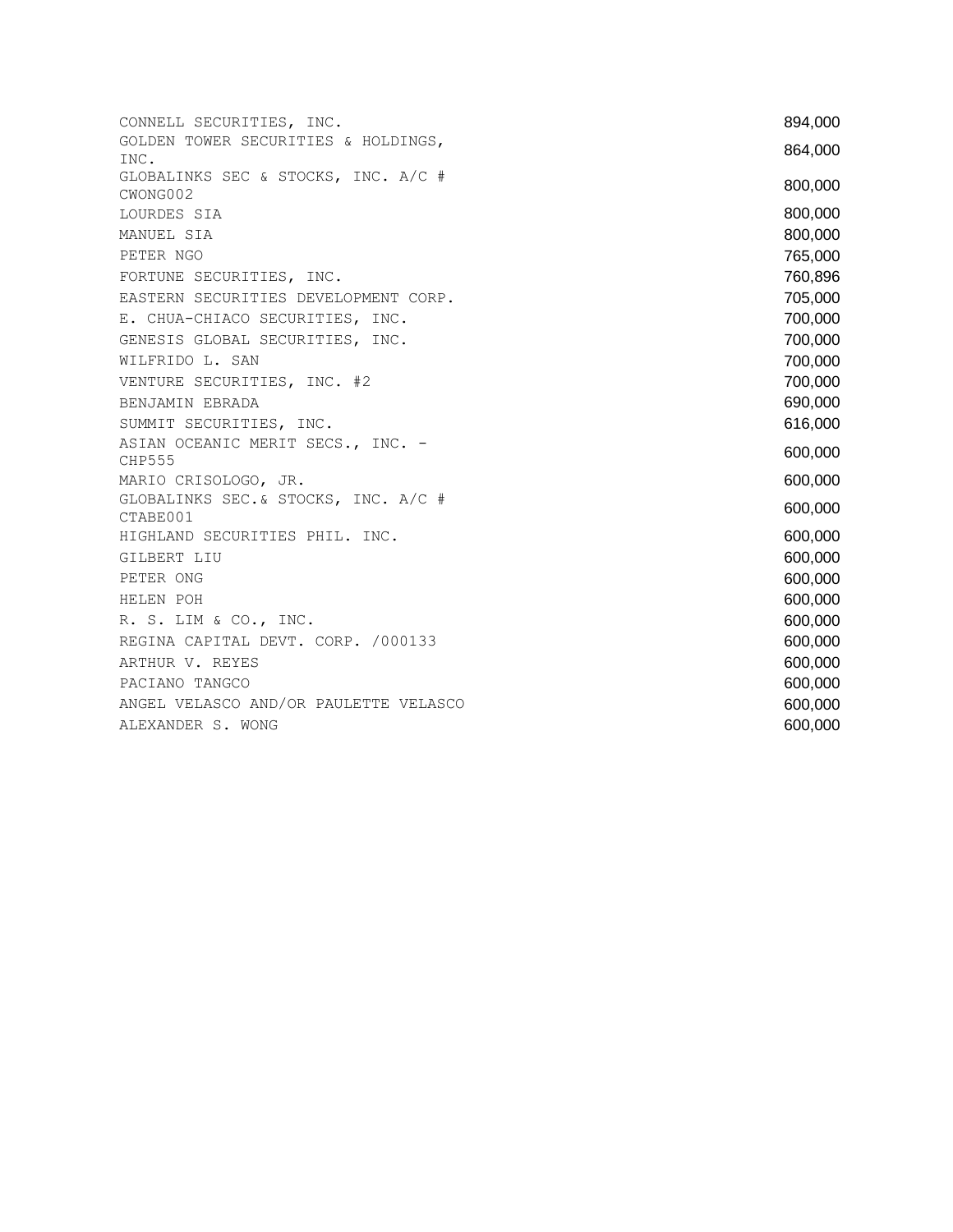## **OUTSTANDING BALANCES FOR A SPECIFIC COMPANY**

## Company Code - FPI000000000 FORUM PACIFIC, INC.

| Business Date: March 31, 2020                           |                 |
|---------------------------------------------------------|-----------------|
| <b>BPNAME</b>                                           | <b>HOLDINGS</b> |
| WESTLINK GLOBAL EQUITIES, INC.                          | 97,344,300      |
| <b>ABACUS SECURITIES CORPORATION</b>                    | 36,457,458      |
| COL Financial Group, Inc.                               | 27,110,395      |
| ANSALDO, GODINEZ & CO., INC.                            | 19,492,000      |
| <b>EASTERN SECURITIES DEVELOPMENT CORPORATION</b>       | 14,090,000      |
| TRI-STATE SECURITIES, INC.                              | 13,360,000      |
| <b>GLOBALINKS SECURITIES &amp; STOCKS, INC.</b>         | 10,710,754      |
| HDI SECURITIES, INC.                                    | 9,992,000       |
| YAO & ZIALCITA, INC.                                    | 9,960,000       |
| CTS GLOBAL EQUITY GROUP, INC.                           | 9,954,260       |
| AB CAPITAL SECURITIES, INC.                             | 9,851,000       |
| <b>QUALITY INVESTMENTS &amp; SECURITIES CORPORATION</b> | 8,150,250       |
| AP SECURITIES INCORPORATED                              | 7,766,000       |
| EVERGREEN STOCK BROKERAGE & SEC., INC.                  | 7,667,000       |
| <b>SOLAR SECURITIES, INC.</b>                           | 7,111,000       |
| KING'S POWER SECURITIES. INC.                           | 6,070,000       |
| <b>TOWER SECURITIES, INC.</b>                           | 5,901,000       |
| <b>BPI SECURITIES CORPORATION</b>                       | 5,615,241       |
| GOLDEN TOWER SECURITIES & HOLDINGS, INC.                | 5,542,000       |
| R. S. LIM & CO., INC.                                   | 5,302,000       |
| CITIBANK N.A.                                           | 5,000,000       |
| A & A SECURITIES, INC.                                  | 4,911,880       |
| WEALTH SECURITIES, INC.                                 | 4,571,100       |
| FIRST METRO SECURITIES BROKERAGE CORP.                  | 4,553,088       |
| R. COYIUTO SECURITIES, INC.                             | 4,332,075       |
| REGINA CAPITAL DEVELOPMENT CORPORATION                  | 4,284,060       |
| INTRA-INVEST SECURITIES, INC.                           | 3,969,000       |
| E. CHUA CHIACO SECURITIES, INC.                         | 3,660,000       |
| NEW WORLD SECURITIES CO., INC.                          | 3,660,000       |
| YU & COMPANY, INC.                                      | 3,350,000       |
| PAN ASIA SECURITIES CORP.                               | 3,284,000       |
| <b>SB EQUITIES, INC.</b>                                | 3,113,000       |
| PHILSTOCKS FINANCIAL INC                                | 2,998,053       |
| ALPHA SECURITIES CORP.                                  | 2,980,000       |
| <b>EAGLE EQUITIES, INC.</b>                             | 2,980,000       |
| PREMIUM SECURITIES, INC.                                | 2,970,000       |
| MAYBANK ATR KIM ENG SECURITIES, INC.                    | 2,862,603       |
| BELSON SECURITIES, INC.                                 | 2,649,996       |
| DAVID GO SECURITIES CORP.                               | 2,405,000       |
| BERNAD SECURITIES, INC.                                 | 2,347,000       |
| MANDARIN SECURITIES CORPORATION                         | 2,170,000       |
| R. NUBLA SECURITIES, INC.                               | 2,110,000       |
| VENTURE SECURITIES, INC.                                | 1,937,600       |
| INVESTORS SECURITIES, INC,                              | 1,880,000       |
| GOLDSTAR SECURITIES, INC.                               | 1,870,000       |
| G.D. TAN & COMPANY, INC.                                | 1,855,000       |
|                                                         |                 |
| FIRST ORIENT SECURITIES, INC.                           | 1,745,000       |
| <b>JSG SECURITIES, INC.</b>                             | 1,720,000       |
| BENJAMIN CO CA & CO., INC.                              | 1,560,000       |
| TANSENGCO & CO., INC.                                   | 1,486,000       |
| EQUITIWORLD SECURITIES, INC.                            | 1,445,000       |
| <b>BDO SECURITIES CORPORATION</b>                       | 1,444,000       |
| DA MARKET SECURITIES, INC.                              | 1,437,250       |
| IMPERIAL, DE GUZMAN, ABALOS & CO., INC.                 | 1,392,000       |
| STANDARD SECURITIES CORPORATION                         | 1,345,000       |
| I. B. GIMENEZ SECURITIES, INC.                          | 1,301,000       |